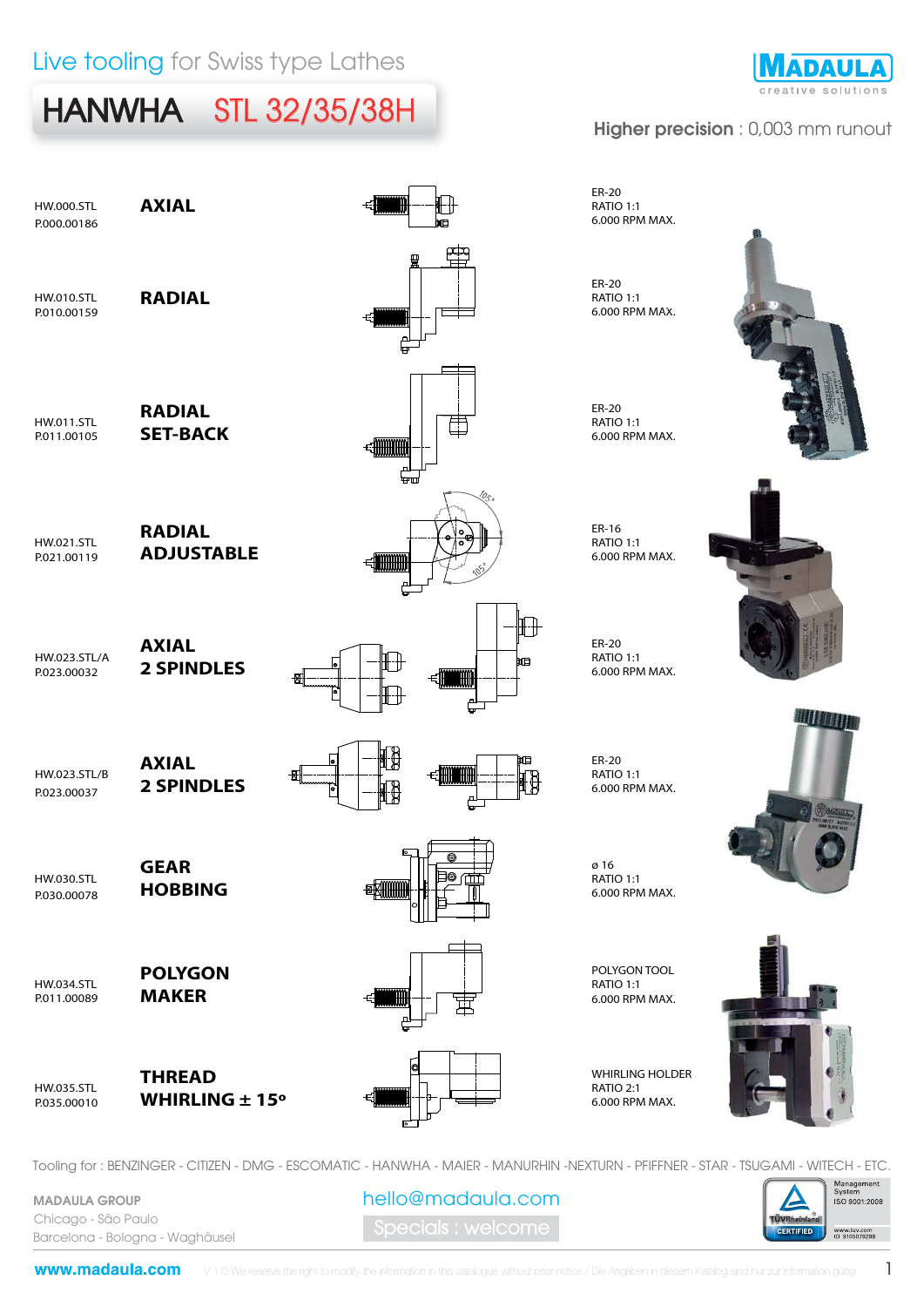#### Live tooling for Swiss type Lathes

# HANWHA XD 20/26H FOOLING

HW.002.XD2

HW.021.XD2

P.002.00026 **SPEEDER RADIAL RADIAL**

**3 SPINDLES**

**ADJUSTABLE**

**RADIAL**

**THREAD**

**RADIAL**

**RADIAL** 

**RADIAL** 

**AXIAL**

HW.029.XD2/3 P.029.00014

HW.029.XD2/6 P029.00015 **6 SPINDLES** 

HW.030.XD2/A **SAW-MILL**

HW.030.XD2/B P.030.00080 **SAW-MILL** 

HW035 YD2

HW.051.XD2/2A

HW.051.XD2/2B P.051.00033

HW.051.XD2/3 P.051.00034

HW.051.XD2/6

#### **3 SPINDLES RADIAL ADJUSTABLE 6 SPINDLES** P.051.00035

**ADJUSTABLE**

**ADJUSTABLE 2 SPINDLES**

#### BACK END TOOLING

| RADIAL<br><b>DOUBLE</b><br><b>OUTPUT</b>    | HW.008.XD2/RF<br>P.008.00016       |
|---------------------------------------------|------------------------------------|
| RADIAL<br><b>SET-BACK</b>                   | <b>HW.011.XD2/BE</b><br>P011.00152 |
| RADIAL<br><b>SET-BACK</b><br><b>REDUCER</b> | <b>HW.014.XD2/RF</b><br>P014.00023 |
| RADIAL<br><b>ADJUSTABLE</b>                 | HW.021.XD2/BE<br>P021.00127        |
| <b>SAW-MILL</b>                             | HW.030.XD2/BE<br>P.030.00053       |
|                                             |                                    |

MADAULA GROUP Chicago - São Paulo Barcelona - Bologna - Waghäusel









#### pecials : welcome hello@madaula.com

**ADAULA** 

#### Higher precision : 0,003 mm runout

ER-11 RATIO 1:3 15.000 RPM MAX.

ER-11 RATIO 1:1

ER-11 RATIO 1:1 8.000 RPM MAX

ER-11 RATIO 1:1 8.000 RPM MAX.

ø 16 RATIO 3:1 4.000 RPM MAX. CUTTER HOLDER

RATIO 3:1 6.000 RPM MAX.

WHIRLING HOLDER RATIO 1:1

ER-11 RATIO 1:1

ER-11 RATIO 1:1 8.000 RPM MAX.

ER-11 RATIO 1:1 8.000 RPM MAX.

ER-11 RATIO 1:1 8.000 RPM MAX.

ER-11 RATIO 1:1 9.500 RPM MAX.

ER-11 RATIO 1:1 P.011.00152 9.000 RPM MAX.

ER-16 RATIO 1.5:1 9.000 RPM MAX.

ER-11 RATIO 1:1 8.000 RPM MAX.

ø 13 RATIO 1:1 6.000 RPM MAX.











2 V 1.0 We reserve the right to modify the information in this catalogue without prior notice / Die Angaben in diesem Katalog sind nur zur Information gültig

www.madaula.com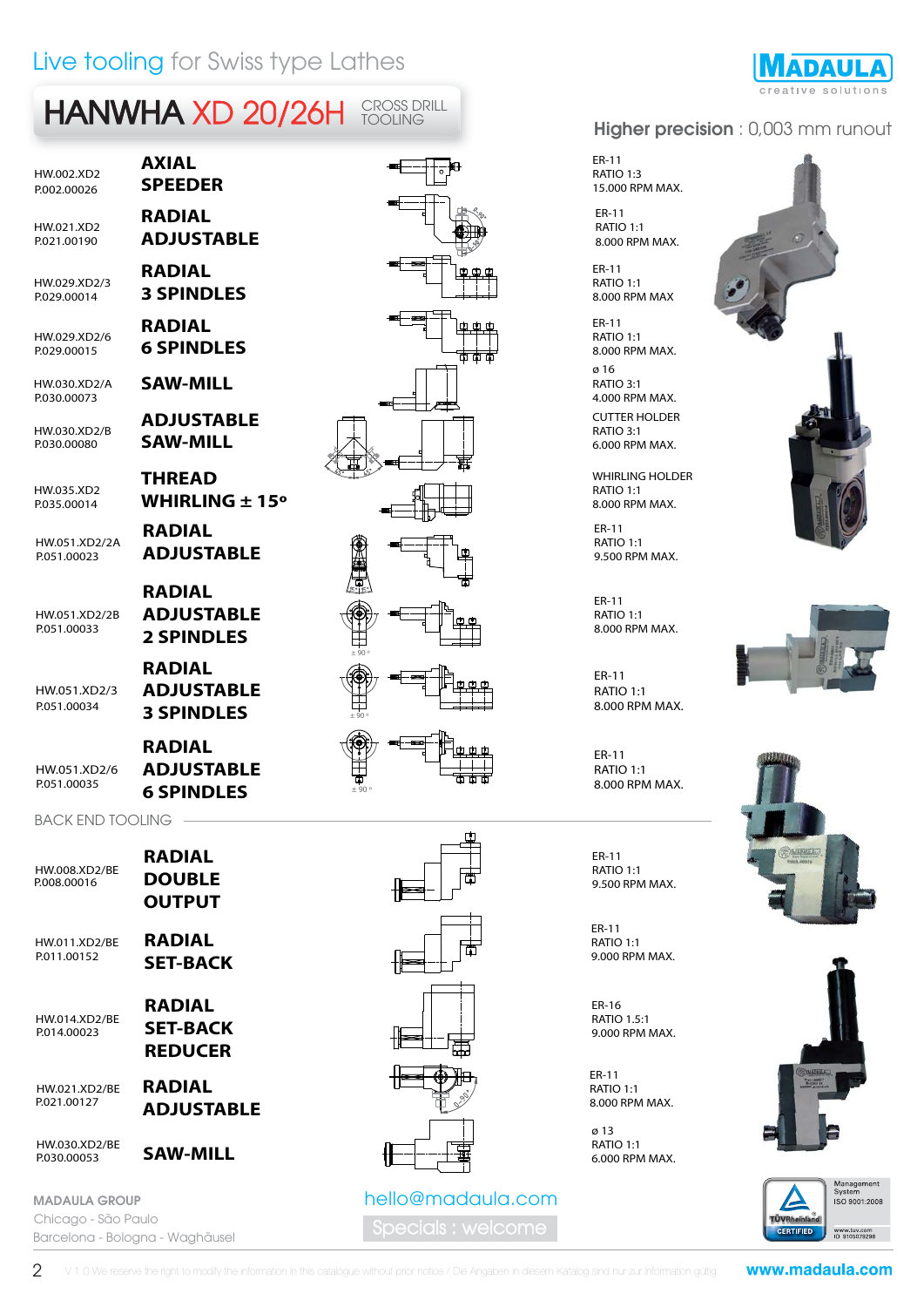### Live tooling for Swiss type Lathes

## HANWHA XD 32/35/38H



**WILD MANAGER** 

#### Higher precision : 0,003 mm runout

|                             | Live tooling for Swiss type Lathes                      |     |                                                              |
|-----------------------------|---------------------------------------------------------|-----|--------------------------------------------------------------|
|                             | <b>HANWHA XD 32/35/38H</b>                              |     | <b>Higher preci</b>                                          |
| HW.002.XD3                  | <b>AXIAL</b><br><b>SPEEDER</b>                          |     | ER-11<br>RATIO 1:3<br>15.000 RPM MAX.                        |
| HW.021.XD3                  | <b>RADIAL</b><br><b>ADJUSTABLE</b>                      |     | ER-11<br><b>RATIO 1:1</b><br>8.000 RPM MAX.                  |
| HW.029.XD3/3<br>P.029.00031 | <b>RADIAL</b><br><b>3 SPINDLES</b>                      |     | ER-11M<br>RATIO 1:1<br>8.000 RPM MAX                         |
| HW.029.XD3/6                | <b>RADIAL</b><br><b>6 SPINDLES</b>                      | œœœ | ER-11<br><b>RATIO 1:1</b><br>8.000 RPM MAX.                  |
| HW.030.XD3/A                | <b>SAW-MILL</b>                                         |     | ø 16<br>RATIO 3:1<br>4.000 RPM MAX.                          |
| HW.030.XD3/B                | <b>ADJUSTABLE</b><br><b>SAW-MILL</b>                    |     | <b>CUTTER HOLDER</b><br>RATIO 3:1<br>6.000 RPM MAX.          |
| HW.035.XD3                  | <b>THREAD</b><br><b>WHIRLING <math>\pm</math> 15°</b>   |     | <b>WHIRLING HOLDER</b><br><b>RATIO 1:1</b><br>8.000 RPM MAX. |
| HW.051.XD3/2A               | <b>RADIAL</b><br><b>ADJUSTABLE</b>                      |     | ER-11<br>RATIO <sub>1:1</sub><br>9.500 RPM MAX.              |
| HW.051.XD3/2B               | <b>RADIAL</b><br><b>ADJUSTABLE</b><br><b>2 SPINDLES</b> |     | ER-11<br><b>RATIO 1:1</b><br>8.000 RPM MAX.                  |
| HW.051.XD3/3<br>P.051.00045 | <b>RADIAL</b><br><b>ADJUSTABLE</b><br><b>3 SPINDLES</b> |     | <b>ER-11M</b><br><b>RATIO 1:1</b><br>8.000 RPM MAX.          |
| HW.051.XD3/6<br>P.051.00048 | <b>RADIAL</b><br><b>ADJUSTABLE</b><br><b>6 SPINDLES</b> | 面面  | ER-11<br><b>RATIO 1:1</b><br>8.000 RPM MAX.                  |









Tooling for : BENZINGER - CITIZEN - DMG - ESCOMATIC - HANWHA - MAIER - MANURHIN -NEXTURN - PFIFFNER - STAR - TSUGAMI - WITECH - ETC.

MADAULA GROUP Chicago - São Paulo Barcelona - Bologna - Waghäusel

pecials : welcome hello@madaula.com